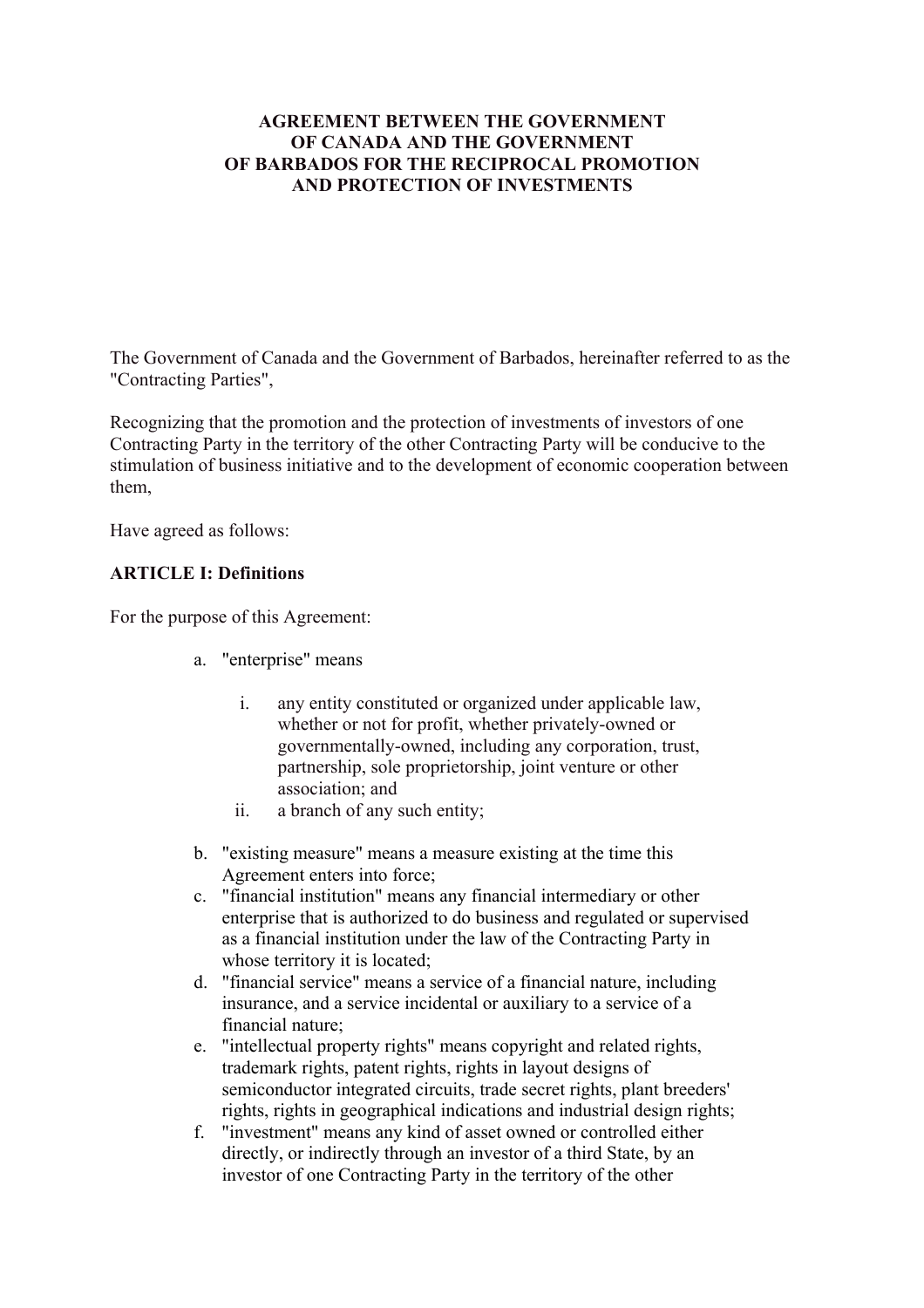Contracting Party in accordance with the latter's laws and, in particular, though not exclusively, includes:

- i. movable and immovable property and any related property rights, such as mortgages, liens or pledges;
- ii. shares, stock, bonds and debentures or any other form of participation in a company, business enterprise or joint venture;
- iii. money, claims to money, and claims to performance under contract having a financial value;
- iv. goodwill;
- v. intellectual property rights;
- vi. rights, conferred by law or under contract, to undertake any economic and commercial activity, including any rights to search for, cultivate, extract or exploit natural resources.

but does not mean real estate or other property, tangible or intangible, not acquired in the expectation or used for the purpose of economic benefit or other business purposes.

Any change in the form of an investment does not affect its character as an investment.

g. "investor" means

in the case of Canada:

- i. any natural person possessing the citizenship of or permanently residing in Canada in accordance with its laws; or
- ii. any enterprise incorporated or duly constituted in accordance with applicable laws of Canada, and

who makes the investment in the territory of Barbados and who does not possess the citizenship of Barbados; and

in the case of Barbados:

- i. any natural person possessing the citizenship of or permanently residing in Barbados in accordance with its laws; or
- ii. any enterprise incorporated or duly constituted in accordance with applicable laws of Barbados in accordance with its laws; or
- iii. any interprise incorporated or duly constituted in accordance with applicable laws of Barbados who makes the investment in the territory of Canada and who does not possess the citizenship of Canada;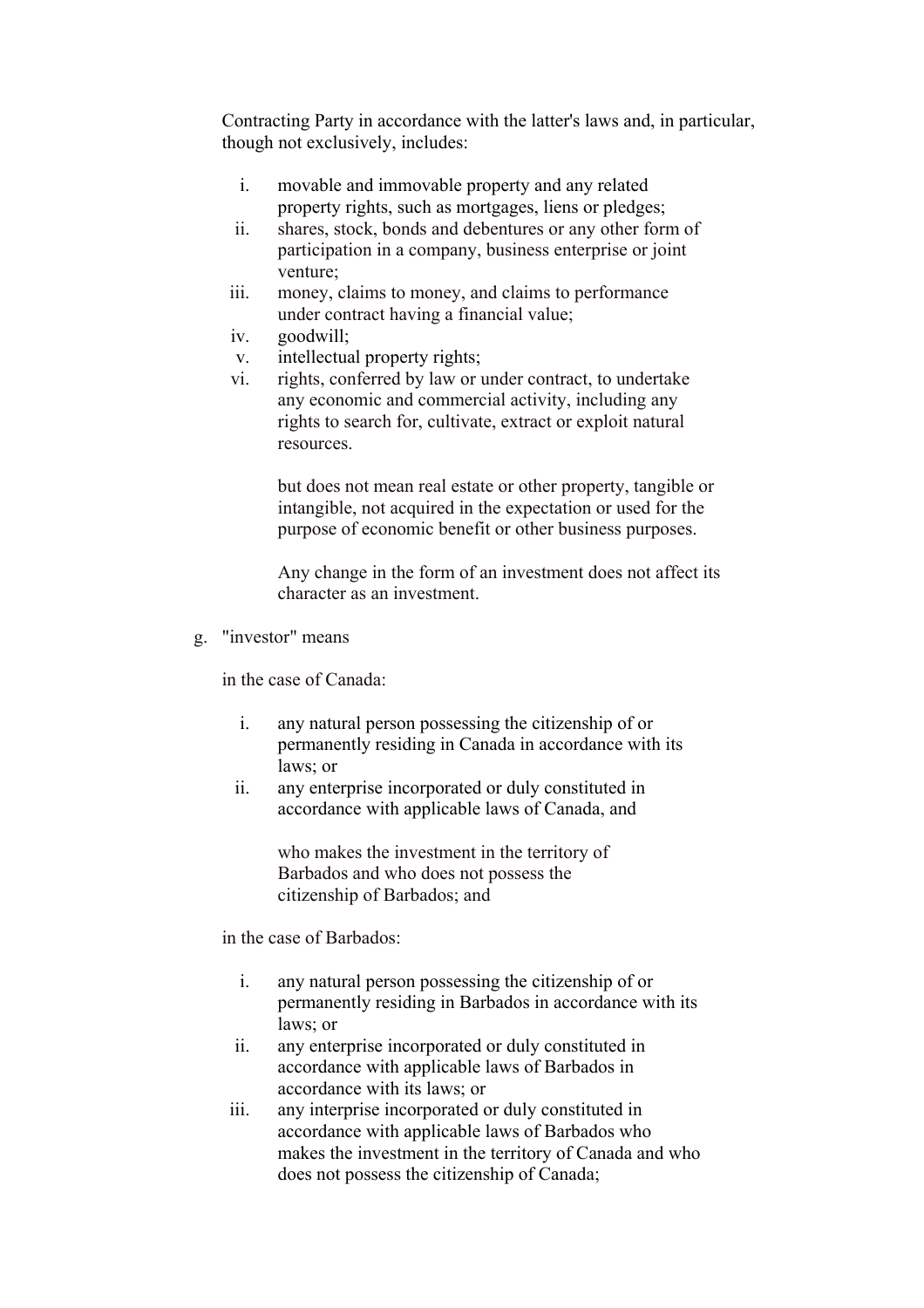- h. "measure" includes any law, regulation, procedure, requirement, or practice;
- i. "returns" means all amounts yielded by an investment and in particular, though not exclusively, includes profits, interest, capital gains, dividends, royalties, fees or other current income;
- j. "State enterprise" means an enterprise that is governmentally-owned or controlled through ownership interests by a government;
- k. "territory" means:
	- i. in respect of Canada, the territory of Canada, as well as those maritime areas, including the seabed and subsoil adjacent to the outer limit of the territorial sea, over which Canada exercises, in accordance with international law, sovereign rights for the purpose of exploration and exploitation of the natural resources of such areas;
	- ii. in respect of Barbados: the territory thereof, the territorial sea and the exclusive economic zone designated under the national law of Barbados in accordance with international law as an area within which Barbados has sovereign rights and jurisdiction to explore, exploit and preserve the natural resources.

## **ARTICLE II: Establishment, Acquisition and Protection of Investment**

- 1. Each Contracting Party shall encourage the creation of favourable conditions for investors of the other Contracting Party to make investments in its territory.
- 2. Each Contracting Party shall accord investments or returns of investors of the other Contracting Party
	- a. fair and equitable treatment in accordance with principles of international law, and
	- b. full protection and security.
- 3. Each Contracting Party shall permit establishment of a new business enterprise or acquisition of an existing business enterprise or a share of such enterprise by investors or prospective investors of the other Contracting Party on a basis no less favourable than that which, in like circumstances, it permits such acquisition or establishment by:
	- a. its own investors or prospective investors; or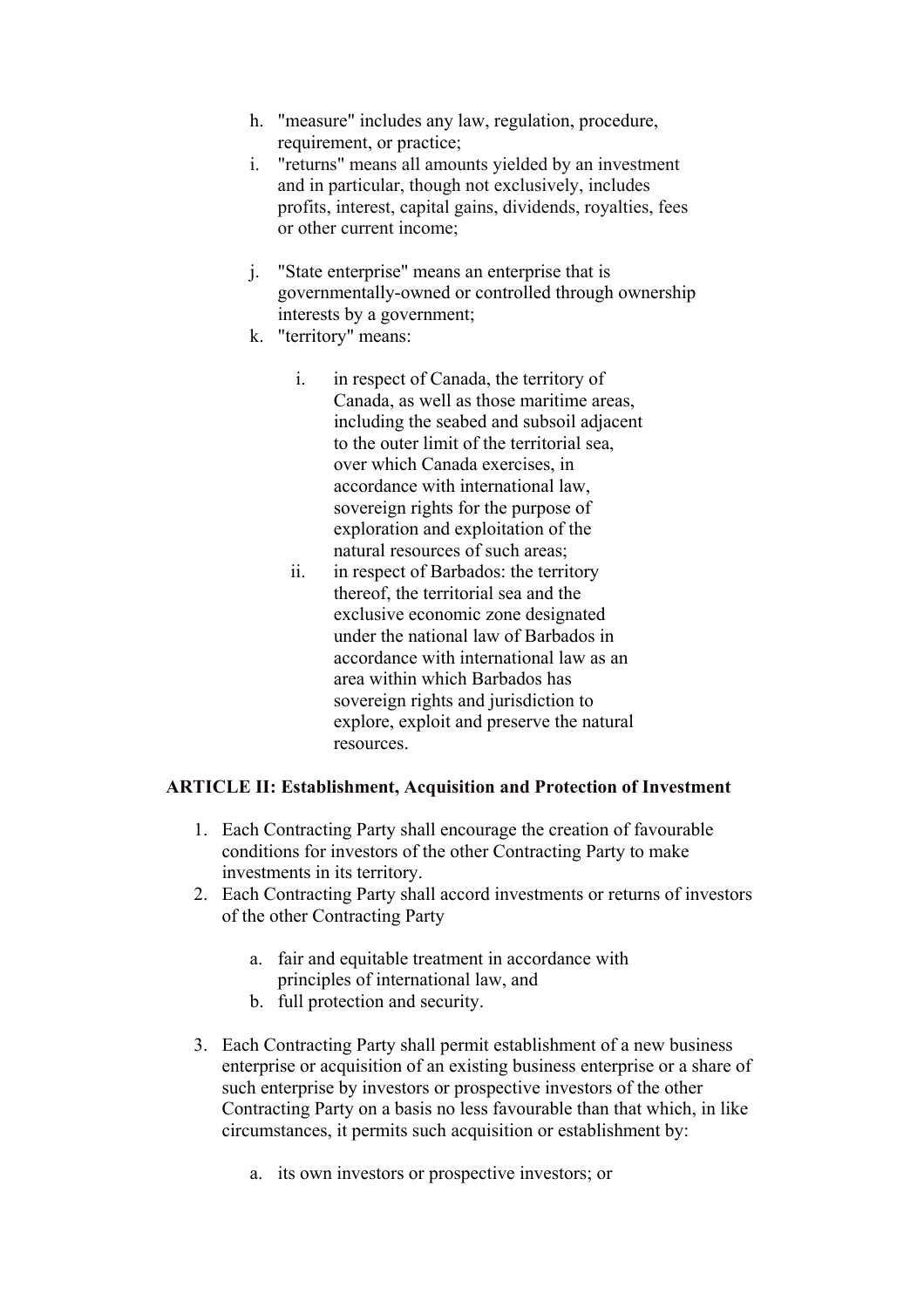- b. investors or prospective investors of any third state.
- 4.
- a. Decisions by either Contracting Party, pursuant to measures not inconsistent with this Agreement, as to whether or not to permit an acquisition shall not be subject to the provisions of Articles XIII or XV of this Agreement.
- b. Decisions by either Contracting Party not to permit establishment of a new business enterprise or acquisition of an existing business enterprise or a share of such enterprise by investors or prospective investors shall not be subject to the provisions of Article XIII of this Agreement.

### **ARTICLE III: Most-Favoured-Nation (MFN) Treatment after Establishment and Exceptions to MFN**

- 1. Each Contracting Party shall grant to investments, or returns of investors of the other Contracting Party, treatment no less favourable than that which, in like circumstances, it grants to investments or returns of investors of any third State.
- 2. Each Contracting Party shall grant investors of the other Contracting Party, as regards their management, use, enjoyment or disposal of their investments or returns, treatment no less favourable than that which, in like circumstances, it grants to investors of any third State.
- 3. Subparagraph (3) (b) of Article II and paragraphs (1) and (2) of this Article do not apply to treatment by a Contracting Party pursuant to any existing or future bilateral or multilateral agreement:
	- a. establishing, strengthening or expanding a free trade area, common market or customs union;
	- b. negotiated within the framework of the GATT or its successor organization and liberalizing trade in services; or
	- c. relating to:
		- i. aviation;
		- ii. telecommunications transport networks and telecommunications transport services<sup>.</sup>
		- iii. fisheries;
		- iv. maritime matters, including salvage; or
		- v. financial services.

#### **ARTICLE IV: National Treatment after Establishment and Exceptions to National Treatment**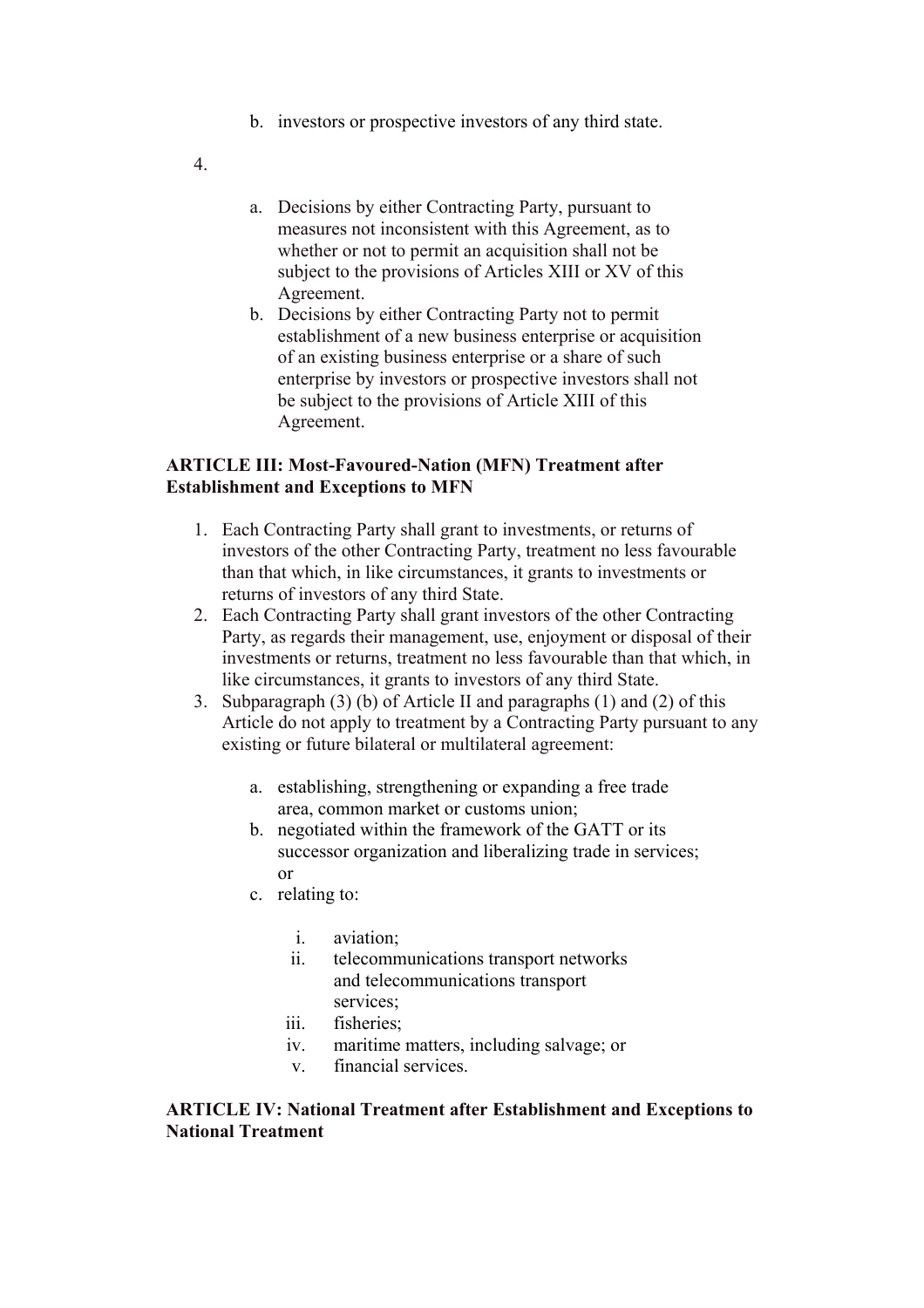- 1. Each Contracting Party shall grant to investments or returns of investors of the other Contracting Party treatment no less favourable than that which, in like circumstances, it grants to investments or returns of its own investors with respect to the expansion, management, conduct, operation and sale or disposition of investments.
- 2. Subparagraph (3) (a) of Article II, paragraph (1) of this Article, and paragraphs (1) and (2) of Article V do not apply to:

a.

- i. any existing non-conforming measures maintained within the territory of a Contracting Party; and
- ii. any measure maintained or adopted after the date of entry into force of this Agreement that, at the time of sale or other disposition of, a government's equity interests in, or the assets of, an existing state enterprise or an existing governmental entity, prohibits or imposes limitations on the ownership of equity interests or assets or imposes nationality requirements relating to senior management or members of the board of directors;
- b. the continuation or prompt renewal of any nonconforming measure referred to in subparagraph (a);
- c. an amendment to any non-conforming measure referred to in subparagraph (a), to the extent that the amendment does not decrease the conformity of the measure, as it existed immediately before the amendment, with those obligations;
- d. the right of each Contracting Party to make or maintain exceptions within the sectors or matters listed in the Annex to this Agreement.

## **ARTICLE V: Other Measures**

- 1.
- a. A Contracting Party may not require that an enterprise of that Contracting Party, that is an investment under this Agreement, appoint to senior management positions individuals of any particular nationality.
- b. A Contracting Party may require that a majority of the board of directors, or any committee thereof, of an enterprise that is an investment under this Agreement be of a particular nationality, or resident in the territory of the Contracting Party, provided that the requirement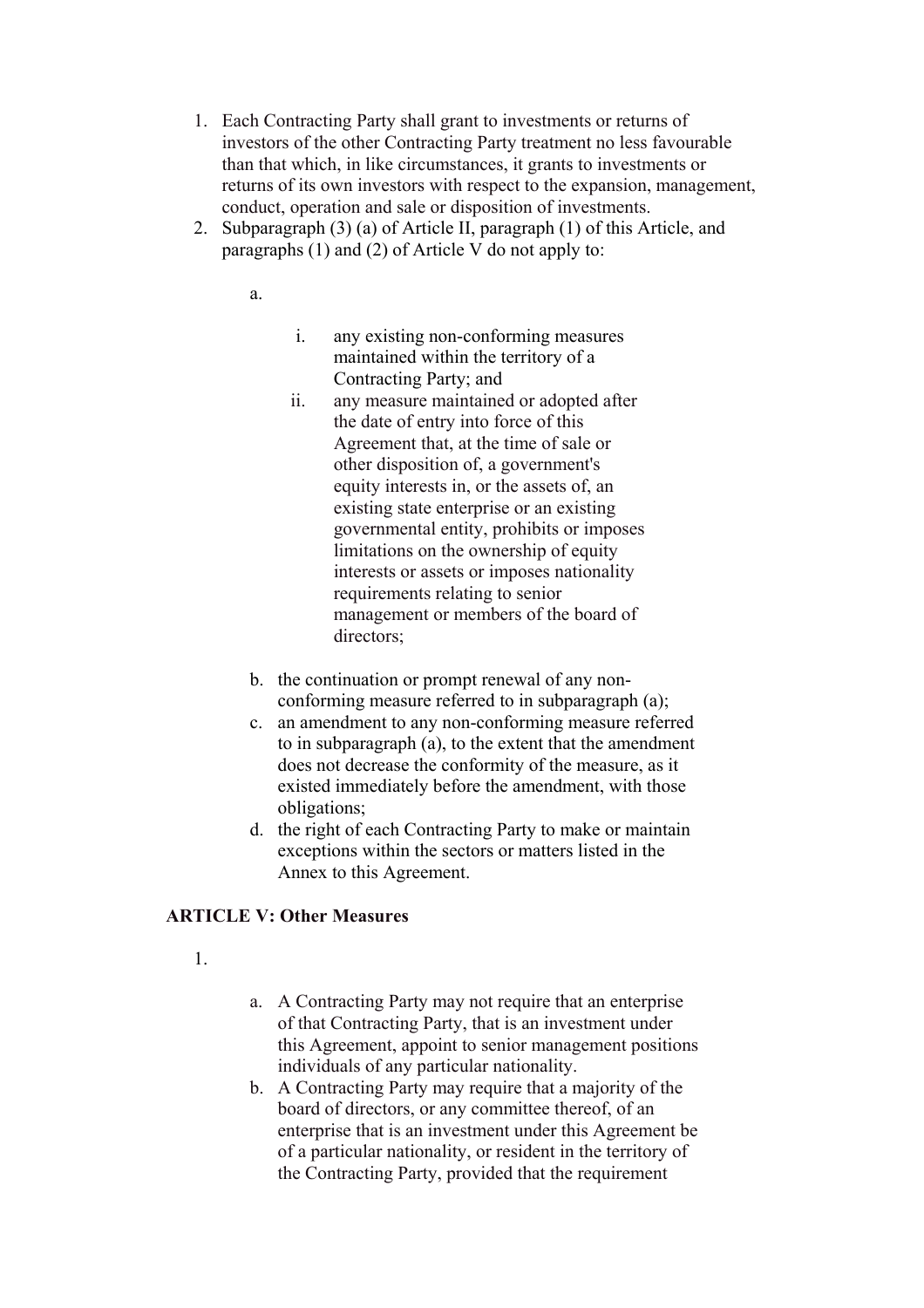does not materially impair the ability of the investor to exercise control over its investment.

- 2. Neither Contracting Party may impose any of the following requirements in connection with permitting the establishment or acquisition of an investment or enforce any of the following requirements in connection with the subsequent regulation of that investment:
	- a. to export a given level or percentage of goods
	- b. to achieve a given level or percentage of domestic content;
	- c. to purchase, use or accord a preference to goods produced or services provided in its territory, or to purchase goods or services from persons in its territory;
	- d. to relate in any way the volume or value of imports to the volume or value of exports or to the amount of foreign exchange inflows associated with such investment; or
	- e. to transfer technology, a production process or other proprietary knowledge to a person in its territory unaffiliated with the transferor, except when the requirement is imposed or the commitment or undertaking is enforced by a court, administrative tribunal or competition authority, either to remedy an alleged violation of competition laws or acting in a manner not inconsistent with other provisions of this Agreement.
- 3. Subject to its laws, regulations and policies relating to the entry of aliens, each Contracting Party shall grant temporary entry to citizens of the other Contracting Party employed by an enterprise who seek to render services to that enterprise or a subsidiary or affiliate thereof, in a capacity that is managerial or executive.

## **ARTICLE VI: Miscellaneous Exceptions**

- 1.
- a. In respect of intellectual property rights, a Contracting Party may derogate from Articles III and IV in a manner that is consistent with the Final Act Embodying the Results of the Uruguay Round of Multilateral Trade Negotiations, done at Marrakesh on 15th April, 1994.
- b. The provisions of Article VIII do not apply to the issuance of compulsory licenses granted in relation to intellectual property rights, or to the revocation, limitation or creation of intellectual property rights, to the extent that such issuance, revocation, limitation or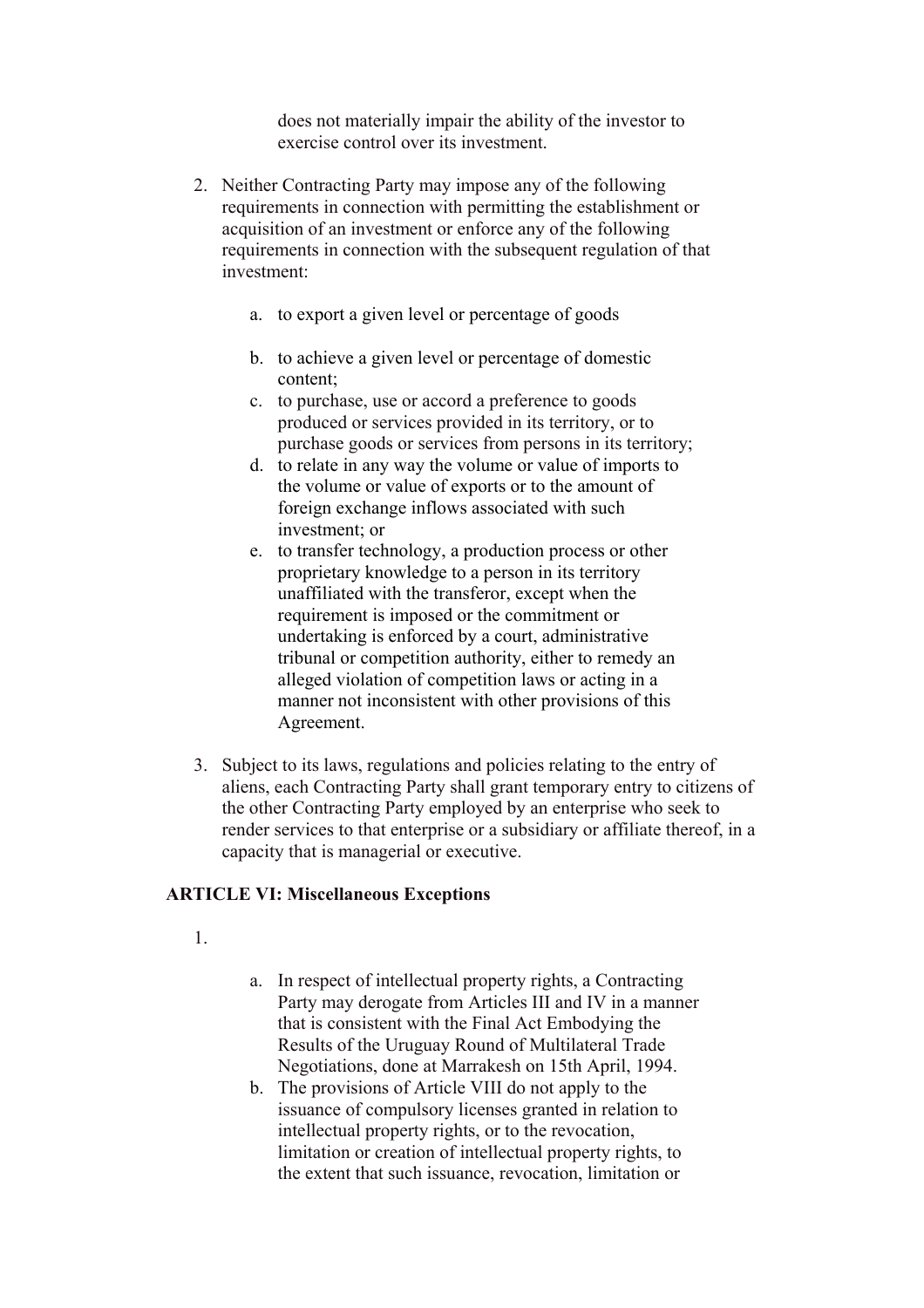creation is consistent with the Final Act Embodying the Results of the Uruguay Round of Multilateral Trade Negotiations, done at Marrakesh on 15th April, 1994.

- 2. The provisions of Articles II, III, IV and V of this Agreement do not apply to:
	- a. procurement by a government or state enterprise;
	- b. subsidies or grants provided by a government or a state enterprise, including government supported loans, guarantees and insurance;
	- c. any measure denying investors of the other Contracting Party and their investments any rights or preferences provided to the aboriginal peoples of Canada; or
	- d. any current or future foreign aid program to promote economic development, whether under a bilateral agreement, or pursuant to a multilateral arrangement or agreement, such as the OECD Agreement on Export **Credits**
- 3. Investments in cultural industries are exempt from the provisions of this Agreement. "Cultural industries" means natural persons or enterprises engaged in any of the following activities:
	- a. the publication, distribution, or sale of books, magazines, periodicals or newspapers in print or machine readable form but not including the sole activity of printing or typesetting any of the foregoing;
	- b. the production, distribution, sale or exhibition of film or video recordings;
	- c. the production, distribution, sale or exhibition of audio or video music recordings;
	- d. the publication, distribution, sale or exhibition of music in print or machine readable form; or
	- e. radiocommunications in which the transmissions are intended for direct reception by the general public, and all radio, television or cable broadcasting undertakings and all satellite programming and broadcast network services.

## **ARTICLE VII: Compensation for Losses**

Investors of one Contracting Party who suffer losses because their investments or returns on the territory of the other Contracting Party are affected by an armed conflict, a national emergency or a natural disaster on that territory, shall be accorded by such latter Contracting Party, in respect of restitution, indemnification, compensation or other settlement, treatment no less favourable than that which it accords to its own investors or to investors of any third State.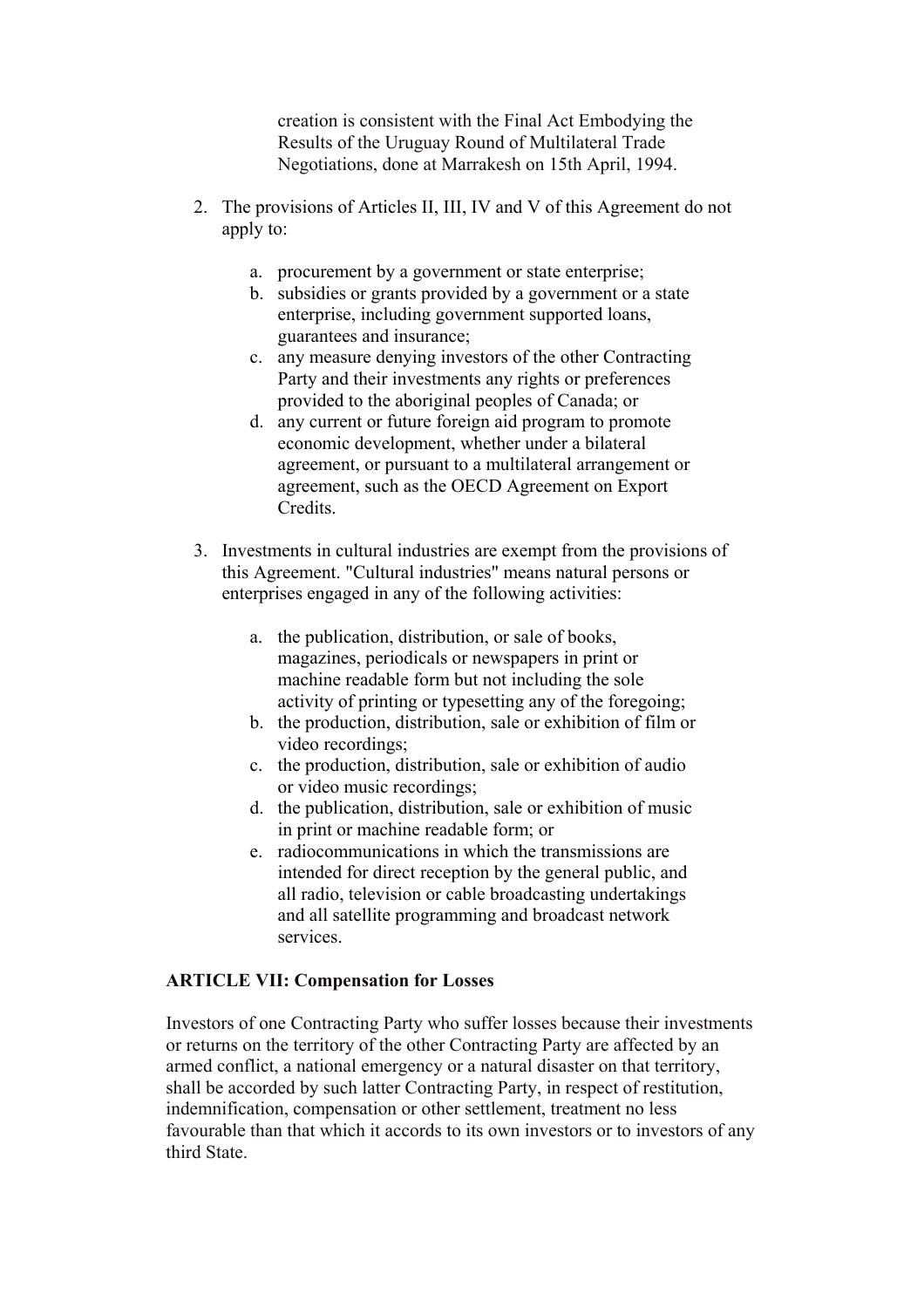### **ARTICLE VIII: Expropriation**

- 1. Investments or returns of investors of either Contracting Party shall not be nationalized, expropriated or subjected to measures having an effect equivalent to nationalization or expropriation (hereinafter referred to as "expropriation") in the territory of the other Contracting Party, except for a public purpose, under due process of law, in a non-discriminatory manner and against prompt, adequate and effective compensation. Such compensation shall be based on the fair market value of the investment or returns expropriated immediately before the expropriation or at the time the proposed expropriation became public knowledge, whichever is the earlier, shall be payable from the date of expropriation with interest at a normal commercial rate, shall be paid without delay and shall be effectively realizable and freely transferable. Valuation criteria shall include going concern value*,* asset value including declared tax value of tangible property, and other criteria, as appropriate, to determine fair market value.
- 2. The investor affected shall have a right, under the law of the Contracting Party making the expropriation, to prompt review, by a judicial or other independent authority of that Party, of its case and of the valuation of its investment or returns in accordance with the principles set out in this Article.

## **ARTICLE IX: Transfer of Funds**

- 1. Each Contracting Party shall guarantee to an investor of the other Contracting Party the unrestricted transfer of investments and returns. Without limiting the generality of the foregoing, each Contracting Party shall also guarantee to the investor the unrestricted transfer of:
	- a. funds in repayment of loans related to an investment;
	- b. the proceeds of the total or partial liquidation of any investment;
	- c. wages and other remuneration accruing to a citizen of the other Contracting Party who was permitted to work in connection with an investment in the territory of the other Contracting Party;
	- d. any compensation owed to an investor by virtue of Articles VII or VIII of the Agreement.
- 2. Transfers shall be effected without delay in the convertible currency in which the capital was originally invested or in any other convertible currency agreed by the investor and the Contracting Party concerned. Unless otherwise agreed by the investor, transfers shall be made at the rate of exchange applicable on the date of transfer.
- 3. Notwithstanding paragraphs 1 and 2, a Contracting Party may prevent a transfer through the equitable, non-discriminatory and good faith application of its laws relating to: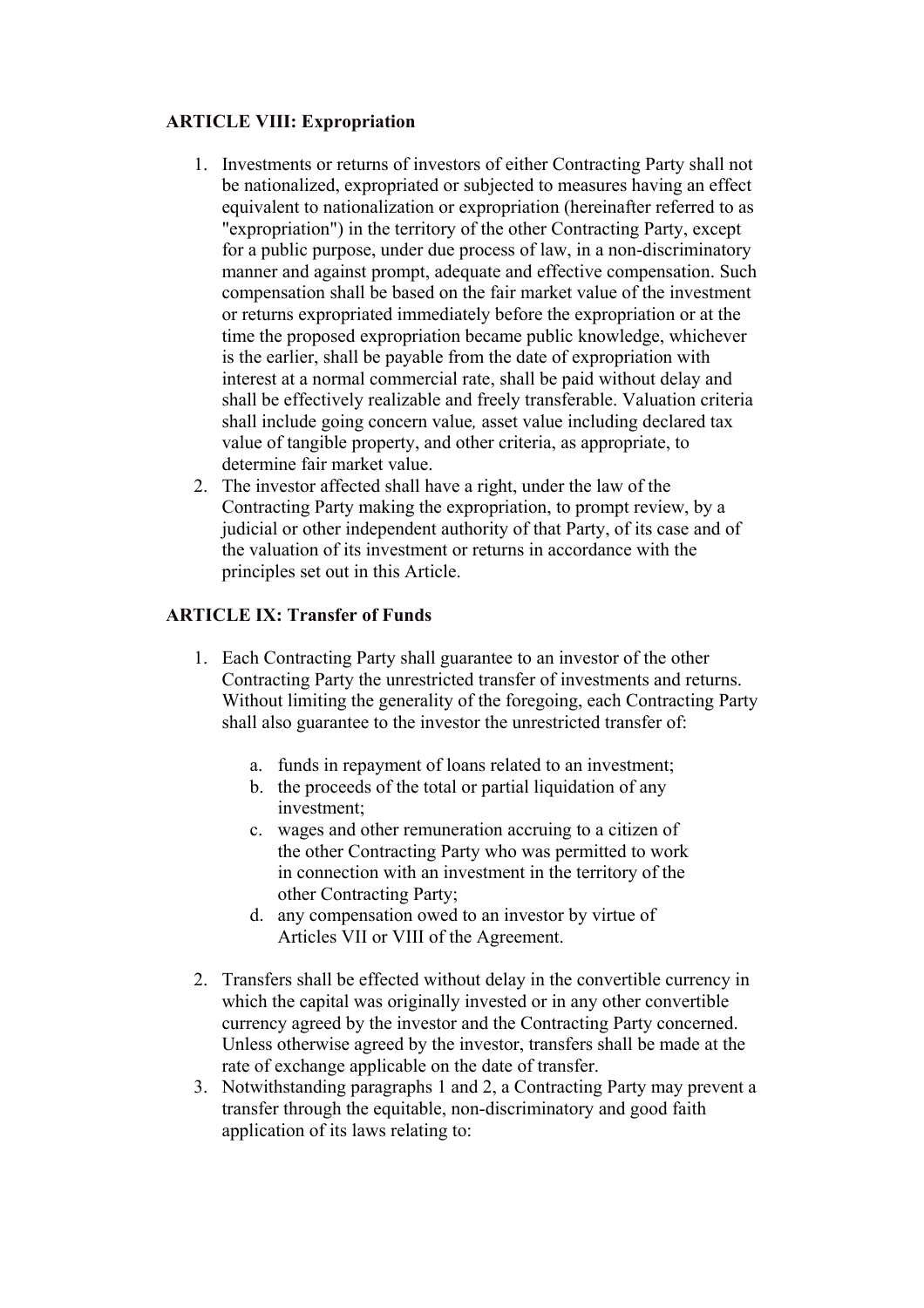- a. bankruptcy, insolvency or the protection of the rights of creditors;
- b. issuing, trading or dealing in securities;
- c. criminal or penal offenses;
- d. reports of transfers of currency or other monetary instruments; or
- e. ensuring the satisfaction of judgments in adjudicatory proceedings.
- 4. Neither Contracting Party may require its investors to transfer, or penalize its investors that fail to transfer, the returns attributable to investments in the territory of the other Contracting Party.
- 5. Paragraph 4 shall not be construed to prevent a Contracting Party from imposing any measure through the equitable, non-discriminatory and good faith application of its laws relating to the matters set out in the subparagraphs of paragraph 3.

## **ARTICLE X: Subrogation**

- 1. If a Contracting Party or any agency thereof makes a payment to any of its investors under a guarantee or a contract of insurance it has entered into in respect of an investment, the other Contracting Party shall recognize the validity of the subrogation in favour of such Contracting Party or agency thereof to any right or title held by the investor.
- 2. A Contracting Party or any agency thereof which is subrogated to the rights of an investor in accordance with paragraph (1) of this Article, shall be entitled in all circumstances to the same rights as those of the investor in respect of the investment concerned and its related returns. Such rights may be exercised by the Contracting Party or any agency thereof or by the investor if the Contracting Party or any agency thereof so authorizes.

### **ARTICLE XI: Investment in Financial Services**

- 1. Nothing in this Agreement shall be construed to prevent a Contracting Party from adopting or maintaining reasonable measures for prudential reasons, such as:
	- a. the protection of investors, depositors, financial market participants, policy-holders, policy-claimants, or persons to whom a fiduciary duty is owed by a financial institution;
	- b. the maintenance of the safety, soundness, integrity or financial responsibility of financial institutions; and
	- c. ensuring the integrity and stability of a Contracting Party's financial system.
- 2. Notwithstanding paragraphs (1), (2) and (4) of Article IX, and without limiting the applicability of paragraph (3) of Article IX, a Contracting Party may prevent or limit transfers by a financial institution to, or for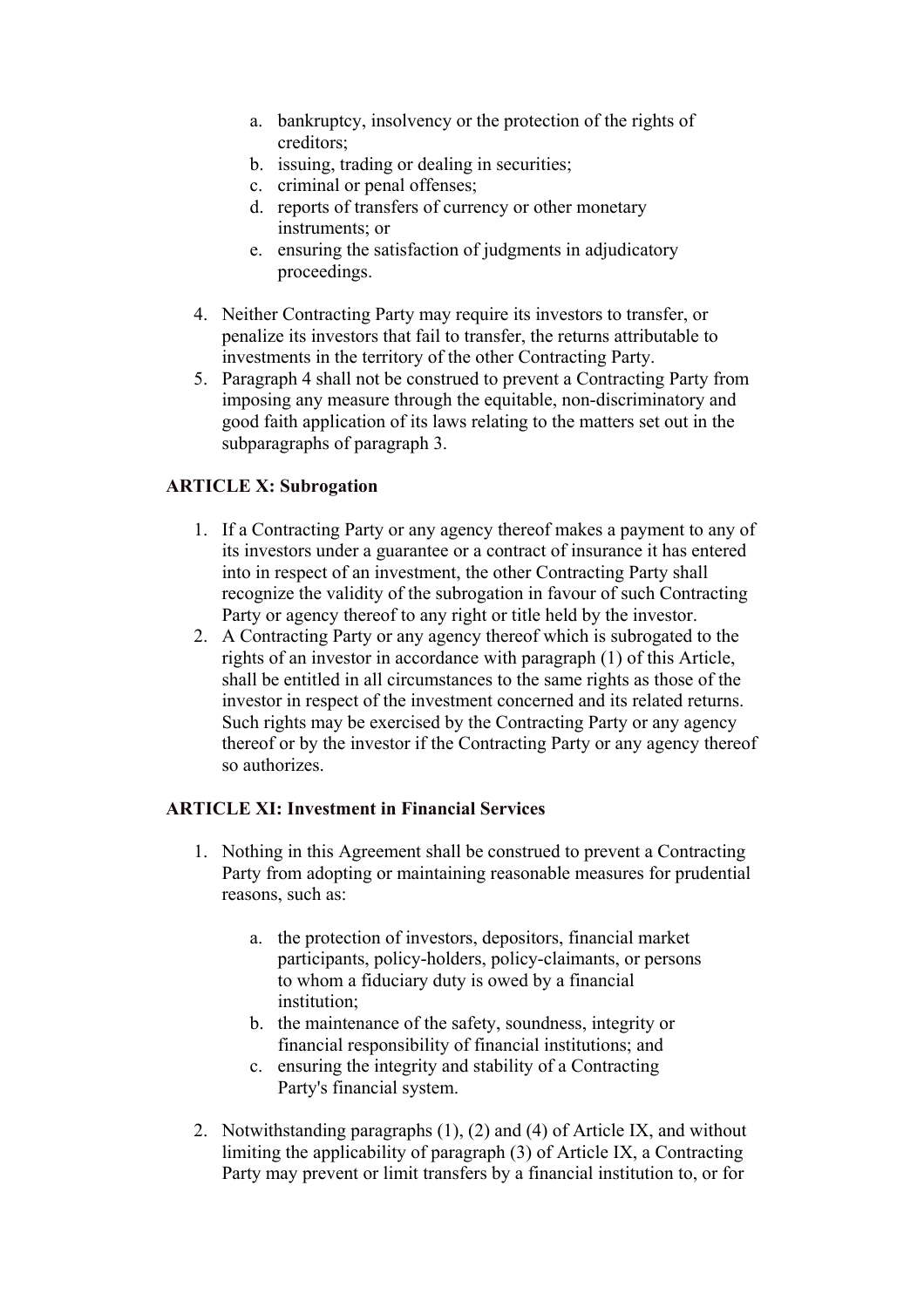the benefit of, an affiliate of or person related to such institution or provider, through the equitable, non-discriminatory and good faith application of measures relating to maintenance of the safety, soundness, integrity or financial responsibility of financial institutions.

3.

- a. Where an investor submits a claim to arbitration under Article XIII, and the disputing Contracting Party invokes paragraphs (1) or (2) above, the tribunal established pursuant to Article XIII shall, at the request of that Contracting Party, seek a report in writing from the Contracting Parties on the issue of whether and to what extent the said paragraphs are a valid defence to the claim of the investor. The tribunal may not proceed pending receipt of a report under this Article.
- b. Pursuant to a request received in accordance with subparagraph 3(a), the Contracting Parties shall proceed in accordance with Article XV, to prepare a written report, either on the basis of agreement following consultations, or by means of an arbitral panel. The consultations shall be between the financial services authorities of the Contracting Parties. The report shall be transmitted to the tribunal, and shall be binding on the tribunal.
- c. Where, within 90 days of the referral by the tribunal, no request for the establishment of a panel pursuant to subparagraph 3(b) has been made and no report has been received by the tribunal, the tribunal may proceed to decide the matter.
- 4. Panels for disputes on prudential issues and other financial matters shall have the necessary expertise relevant to the specific financial service in dispute.
- 5. Sub-paragraph 3(b) of Article II does not apply in respect of financial services.

## **ARTICLE XII: Taxation Measures**

- 1. Except as set out in this Article, nothing in this Agreement shall apply to taxation measures.
- 2. Nothing in this Agreement shall affect the rights and obligations of the Contracting Parties under any tax convention. In the event of any inconsistency between the provisions of this Agreement and any such convention, the provisions of that convention apply to the extent of the inconsistency.
- 3. Subject to paragraph (2), a claim by an investor that a tax measure of a Contracting Party is in breach of an agreement between the central government authorities of a Contracting Party and the investor concerning an investment shall be considered a claim for breach of this Agreement unless the taxation authorities of the Contracting Parties, no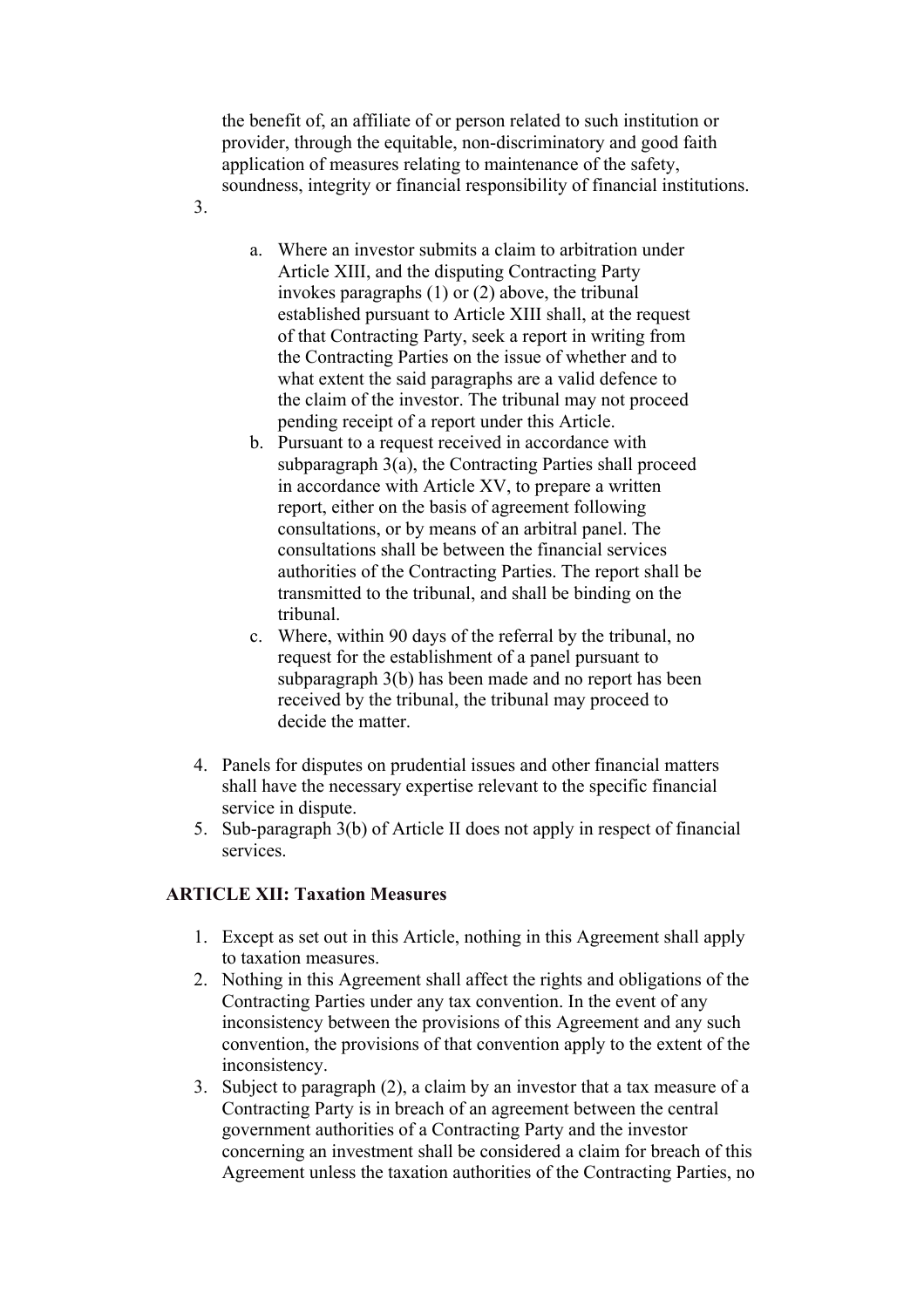later than six months after being notified of the claim by the investor, jointly determine that the measure does not contravene such agreement.

- 4. Article VIII may be applied to a taxation measure unless the taxation authorities of the Contracting Parties, no later than six months after being notified by an investor that he disputes a taxation measure, jointly determine that the measure is not an expropriation.
- 5. If the taxation authorities of the Contracting Parties fail to reach the joint determinations specified in paragraphs (3) and (4) within six months after being notified, the investor may submit its claim for resolution under Article XIII.

## **ARTICLE XIII: Settlement of Disputes between an investor and the Host Contracting Party**

- 1. Any dispute between one Contracting Party and an investor of the other Contracting Party, relating to a claim by the investor that a measure taken or not taken by the former Contracting Party is in breach of this Agreement, and that the investor has incurred loss or damage by reason of, or arising out of, that breach, shall, to the extent possible, be settled amicably between them.
- 2. If a dispute has not been settled amicably within a period of six months from the date on which it was initiated, it may be submitted by the investor to arbitration in accordance with paragraph (4). For the purposes of this paragraph, a dispute is considered to be initiated when the investor of one Contracting Party has delivered notice in writing to the other Contracting Party alleging that a measure taken or not taken by the latter Contracting Party is in breach of this Agreement, and that the investor has incurred loss or damage by reason of, or arising out of, that breach.
- 3. An investor may submit a dispute as referred to in paragraph (1) to arbitration in accordance with paragraph (4) only if:
	- a. the investor has consented in writing thereto;
	- b. the investor has waived its right to initiate or continue any other proceedings in relation to the measure that is alleged to be in breach of this Agreement before the courts or tribunals of the Contracting Party concerned or in a dispute settlement procedure of any kind;
	- c. if the matter involves taxation, the conditions specified in paragraph 5 of Article XII have been fulfilled; and
	- d. not more than three years have elapsed from the date on which the investor first acquired, or should have first acquired, knowledge of the alleged breach and knowledge that the investor has incurred loss or damage.
- 4. The dispute may, at the election of the investor concerned, be submitted to arbitration under: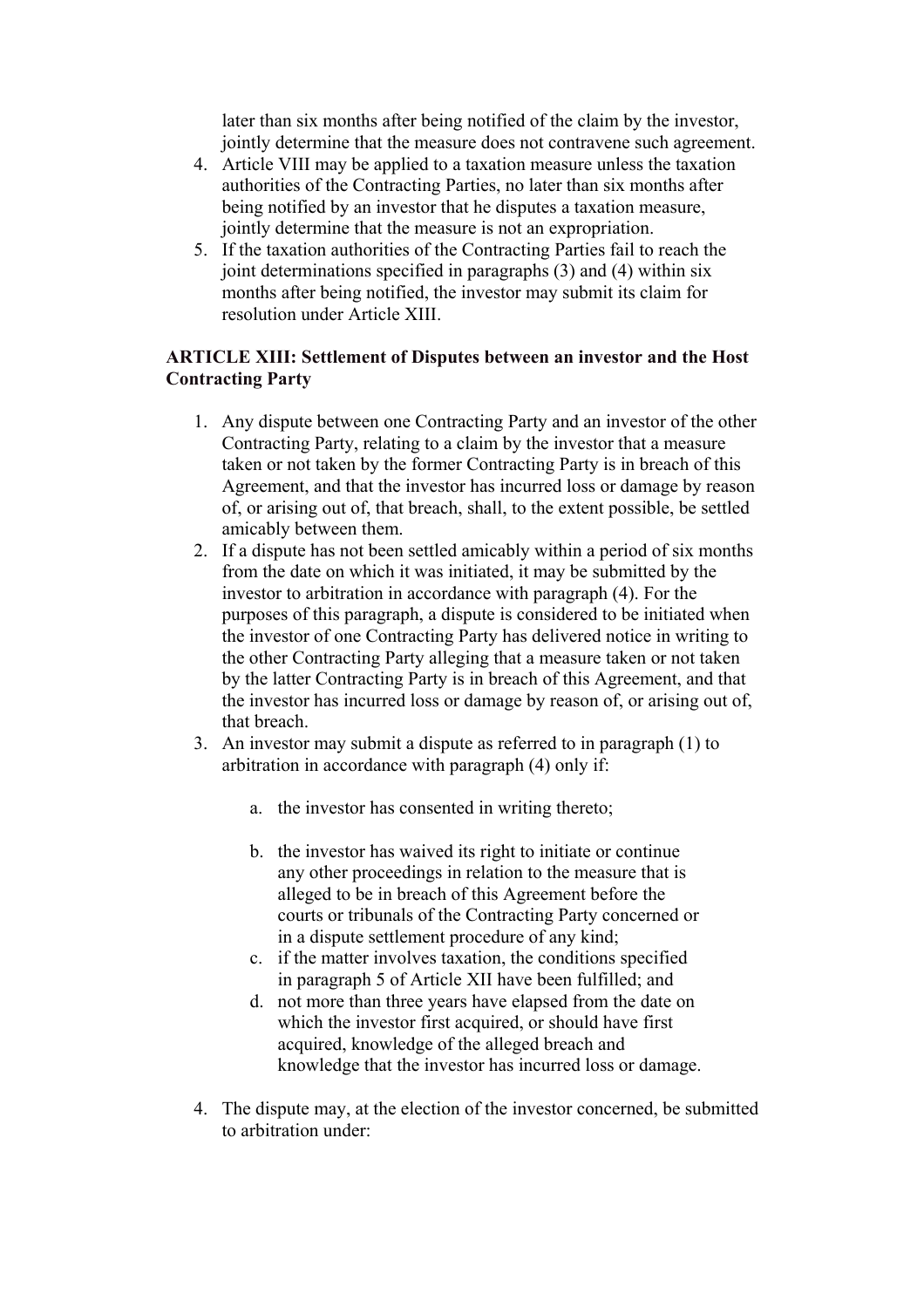- a. The International Centre for the Settlement of Investment Disputes (ICSID), established pursuant to the Convention on the Settlement of Investment Disputes between States and Nationals of other States, opened for signature at Washington 18 March, 1965 (ICSID Convention), provided that both the disputing Contracting Party and the Contracting Party of the investor are parties to the ICSID Convention; or
- b. the Additional Facility Rules of ICSID, provided that either the disputing Contracting Party or the Contracting Party of the investor, but not both, is a party to the ICSID Convention; or
- c. an international arbitrator or ad hoc arbitration tribunal established under the Arbitration Rules of the United Nations Commission on International Trade Law (UNCITRAL).
- 5. Each Contracting Party hereby gives its unconditional consent to the submission of a dispute to international arbitration in accordance with the provisions of this Article.
- 6.
- a. The consent given under paragraph (5), together with either the consent given under paragraph (3), or the consents given under paragraph (12), shall satisfy the requirements for:
	- i. written consent of the parties to a dispute for purposes of Chapter 11 (Jurisdiction of the Centre) of the ICSID Convention and for purposes of the Additional Facility Rules; and
	- ii. an "agreement in writing" for purposes of Article II of the United Nations Convention for the Recognition and Enforcement of Foreign Arbitral Awards, done at New York, June 10, 1958 ("New York Convention").
- b. Any Arbitration under this Article shall be held in a State that is a party to the New York Convention, and claims submitted to arbitration shall be considered to arise out of a commercial relationship or transaction for the purposes of Article 1 of that Convention.
- 7. A tribunal established under this Article shall decide the issues in dispute in accordance with this Agreement and applicable rules of international law.
- 8. A tribunal may order an interim measure of protection to preserve the rights of a disputing party, or to ensure that the tribunal's jurisdiction is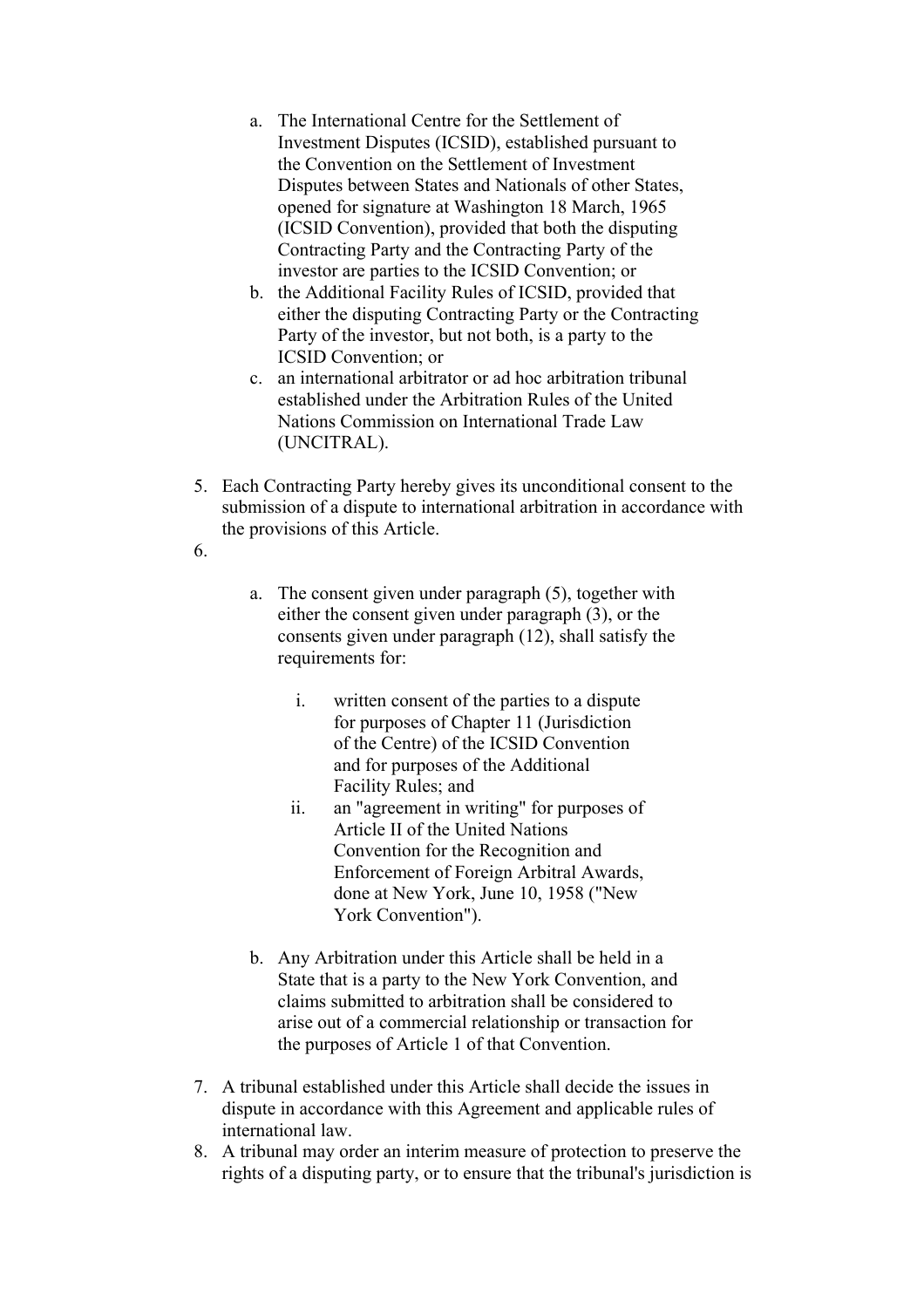made fully effective, including an order to preserve evidence in the possession or control of a disputing party or to protect the tribunal's jurisdiction. A tribunal may not order attachment. or enjoin the application of the measure alleged to constitute a breach of this Agreement. For purposes of this paragraph, an order includes a recommendation.

- 9. A tribunal may award, separately or in combination, only:
	- a. monetary damages and any applicable interest;
	- b. restitution of property, in which case the award shall provide that the disputing Contracting Party may pay monetary damages and any applicable interest in lieu of restitution.

A tribunal may also award costs in accordance with the applicable arbitration rules.

- 10. An award of arbitration shall be final and binding and shall be enforceable in the territory of each of the Contracting Parties.
- 11. Any proceedings under this Article are without prejudice to the rights of the Contracting Parties under Articles XIV and XV.

## 12.

- a. A claim that a Contracting Party is in breach of this Agreement, and that an enterprise that is a juridical person incorporated or duly constituted in accordance with applicable laws of that Contracting Party has incurred loss or damage by reason of, or arising out of, that breach, may be brought by an investor of the other Contracting Party acting on behalf of an enterprise which the investor owns or controls directly or indirectly. In such a case
	- i. any award shall be made to the affected enterprise:
	- ii. the consent to arbitration of both the investor and the enterprise shall be required:
	- iii. both the investor and enterprise must waive any right to initiate or continue any other proceedings in relation to the measure that is alleged to be in breach of this Agreement before the courts or tribunals of the Contracting Party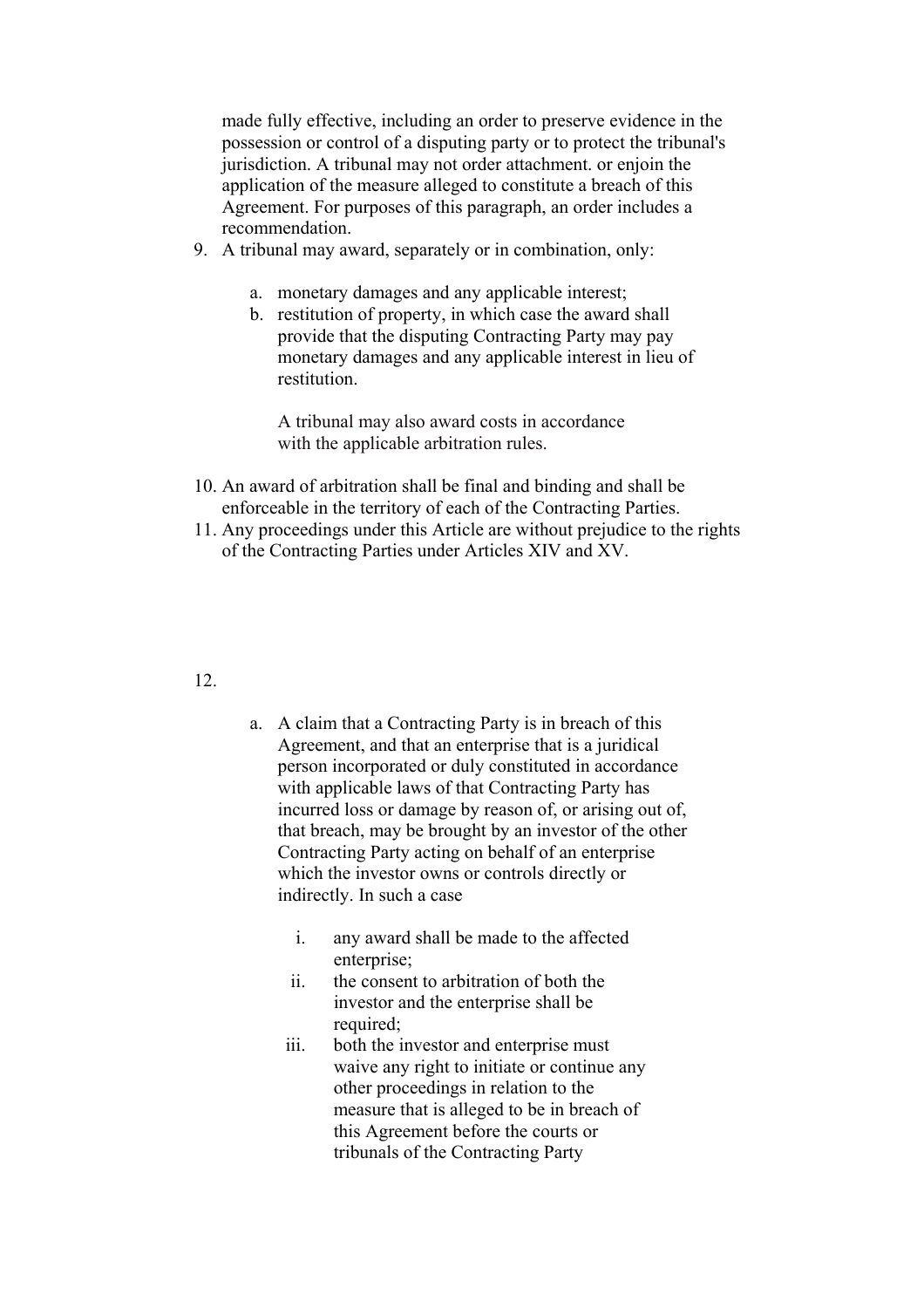concerned or in a dispute settlement procedure of any kind; and

- iv. the investor may not make a claim if more than three years have elapsed from the date on which the enterprise first acquired, or should have first acquired, knowledge of the alleged breach and knowledge that it has incurred loss or damage.
- b. Notwithstanding subparagraph 12(a), where a disputing Contracting Party has deprived a disputing investor of control of an enterprise, the following shall not be required:
	- i. a consent to arbitration by the enterprise under  $12(a)(ii)$ ; and
	- ii. a waiver from the enterprise under  $12(a)(iii)$ .

## **ARTICLE XIV: Consultations and Exchange of Information**

Either Contracting Party may request consultations on the Interpretation or application of this Agreement. The other contracting Party shall give sympathetic consideration to the request. Upon request by either Contracting Party, information shall be exchanged on the measures of the other Contracting Party that may have an impact on new investments, investments or returns covered by this Agreement.

#### **ARTICLE XV: Disputes between the Contracting Parties**

- 1. Any dispute between the Contracting Parties concerning the interpretation or application of this Agreement shall, whenever possible, be settled amicably through consultations.
- 2. If a dispute cannot be settled through consultations, it shall, at the request of either Contracting Party, be submitted to an arbitral panel for decision.
- 3. An arbitral panel shall be constituted for each dispute. Within two months after receipt through diplomatic channels of the request for arbitration, each Contracting Party shall appoint one member to the arbitral panel. The two members shall then select a national of a third State who, upon approval by the two Contracting Parties, shall be appointed Chairman of the arbitral panel. The chairman shall be appointed within two months from the date of appointment of the other two members of the arbitral panel.
- 4. If within the periods specified in paragraph (3) of this Article the necessary appointments have not been made, either Contracting Party may, in the absence of any other agreement, invite the President of the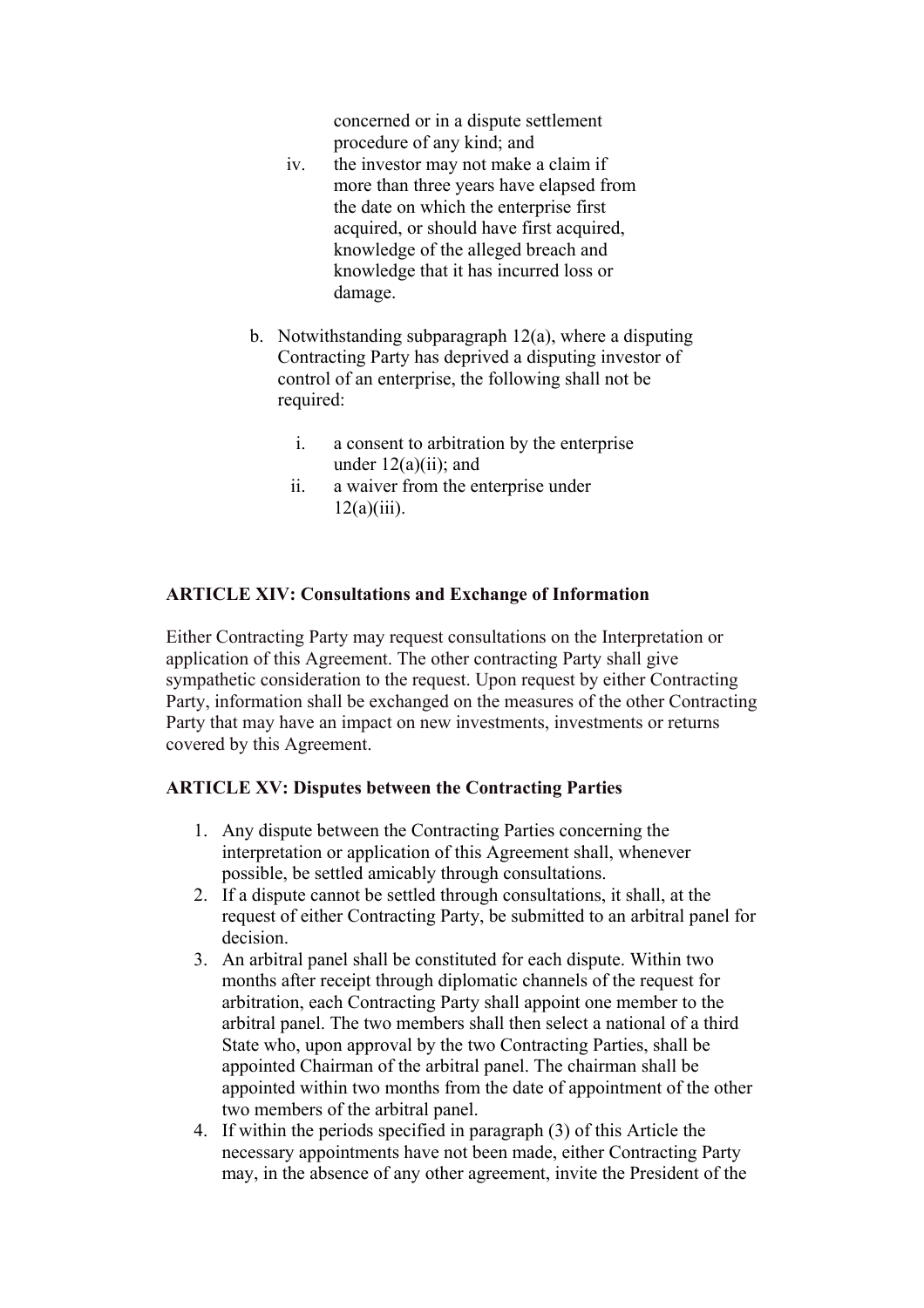International Court of Justice to make the necessary appointments. If the President is a national of either Contracting Party or is otherwise prevented from discharging the said function, the Vice-President shall be invited to make the necessary appointments. If the Vice-President is a national of either Contracting Party or is prevented from discharging the said function, the Member of the International Court of Justice next in seniority, who is not a national of either Contracting Party, shall be invited to make the necessary appointments.

- 5. The arbitral panel shall determine its own procedure. The arbitral panel shall reach its decision by a majority of votes. Such decision shall be binding on both Contracting Parties. Unless otherwise agreed, the decision of the arbitral panel shall be rendered within six months of the appointment of the Chairman in accordance with paragraph (3) or (4) of this Article.
- 6. Each Contracting Party shall bear the costs of its own member of the panel and of its representation in the arbitral proceedings; the costs related to the Chairman and any remaining costs shall be borne equally by the Contracting Parties. The arbitral panel may, however, in its decision direct that a higher proportion of costs shall be borne by one of the two Contracting Parties, and this award shall be binding on both Contracting Parties.
- 7. The Contracting Parties shall, within 60 days of the decision of a panel, reach agreement on the manner in which to resolve their dispute. Such agreement shall, normally implement the decision of the panel. If the Contracting Parties fail to reach agreement, the Contracting Party in whose favour the decision was made shall be entitled to compensation or to suspend benefits of equivalent value to those awarded by the panel.

## **ARTICLE XVI: Transparency**

- 1. The Contracting Parties shall, within a two year period after the entry into force of this Agreement, exchange letters listing, to the extent possible, any existing measures that do not conform to the obligations in subparagraph  $(3)(a)$  of Article II, Article IV or paragraphs  $(1)$  and  $(2)$ of Article V.
- 2. Each Contracting Party shall, to the extent practicable, ensure that its laws, regulations, procedures, and administrative rulings of general application respecting any matter covered by this Agreement are promptly published or otherwise made available in such a manner as to enable interested persons and the other Contracting Party to become acquainted with them.

### **ARTICLE XVII: Application and General Exceptions**

- 1. This Agreement shall apply to any investment made by an investor of one Contracting Party in the territory of the other Contracting Party before or after the entry into force of this Agreement.
- 2. Nothing in this Agreement shall be construed to prevent a Contracting Party from adopting, maintaining or enforcing any measure otherwise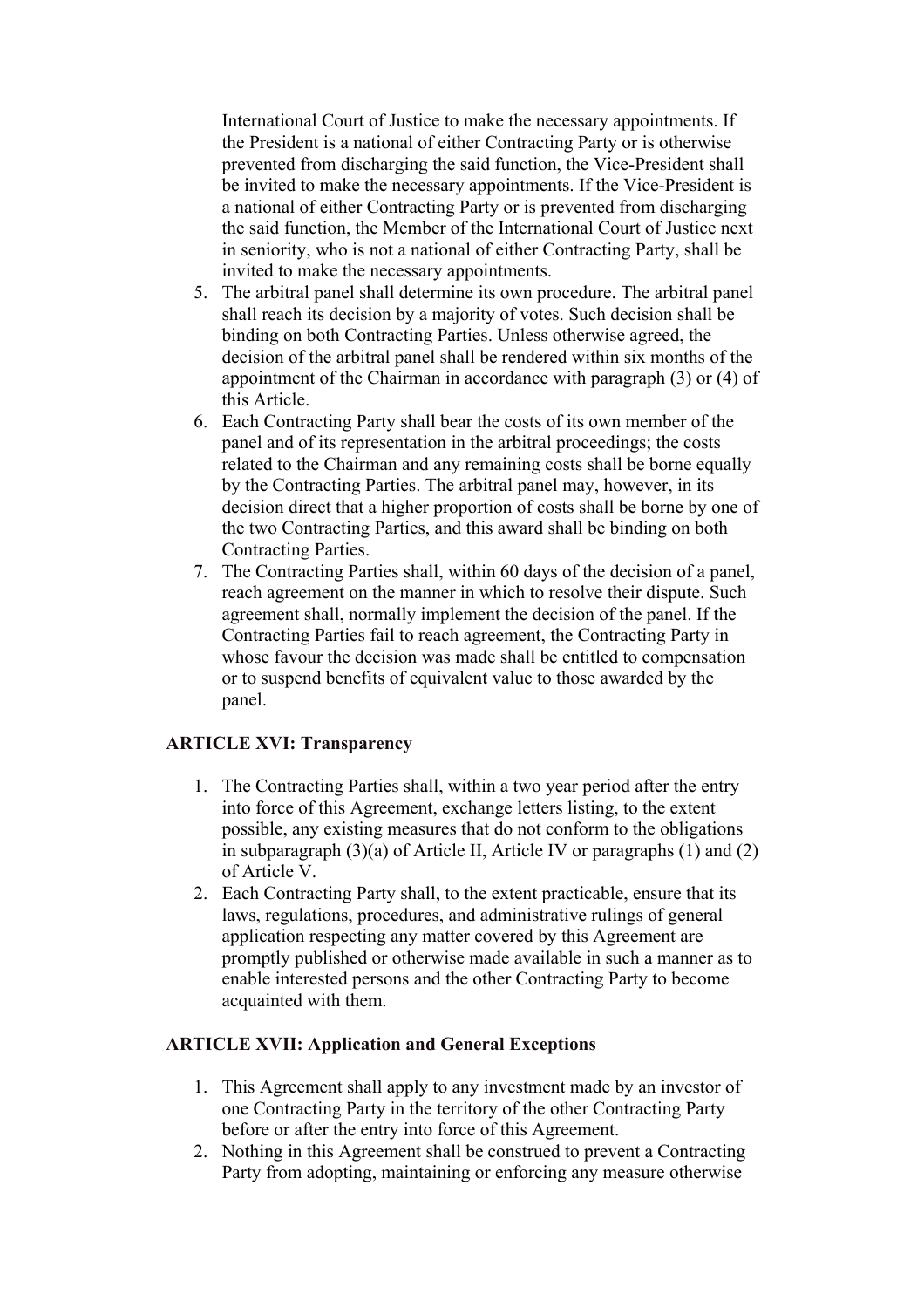consistent with this Agreement that it considers appropriate to ensure that investment activity in its territory is undertaken in a manner sensitive to environmental concerns.

- 3. Provided that such measures are not applied in an arbitrary or unjustifiable manner, or do not constitute a disguised restriction on international trade or investment, nothing in this Agreement shall be construed to prevent a Contracting Party from adopting or maintaining measures, including environmental measures:
	- a. necessary to ensure compliance with laws and regulations that are not inconsistent with the provisions of this Agreement;
	- b. necessary to protect human, animal, or plant life or health; or
	- c. relating to the conservation of living or non-living exhaustible natural resources.

## **ARTICLE XVIII: Entry into force**

- 1. Each Contracting Party shall notify the other in writing of the completion of the procedures required in its territory for the entry into force of this Agreement. This Agreement shall enter into force on the date of the latter of the two notifications.
- 2. This Agreement shall remain in force unless either Contracting Party notifies the other Contracting Party in writing of its intention to terminate it. The termination of this Agreement shall become effective one year after notice of termination has been received by the other Contracting Party. In respect of investments or commitments to invest made prior to the date when the termination of this Agreement becomes effective, the provisions of Articles I to XVII inclusive of this Agreement shall remain in force for a period of fifteen years.

**IN WITNESS WHEREOF**, the undersigned, being duly authorized by their respective Governments, have signed this Agreement.

**DONE** in duplicate at **Bridgetown**, this 29<sup>th</sup> day of **May, 1996**, in English and French, both texts being equally authentic.

 $(sig.)$ 

 $(sig.)$ 

FOR THE GOVERNMENT

FOR THE GOVERNMENT

OF CANADA OF BARBADOS